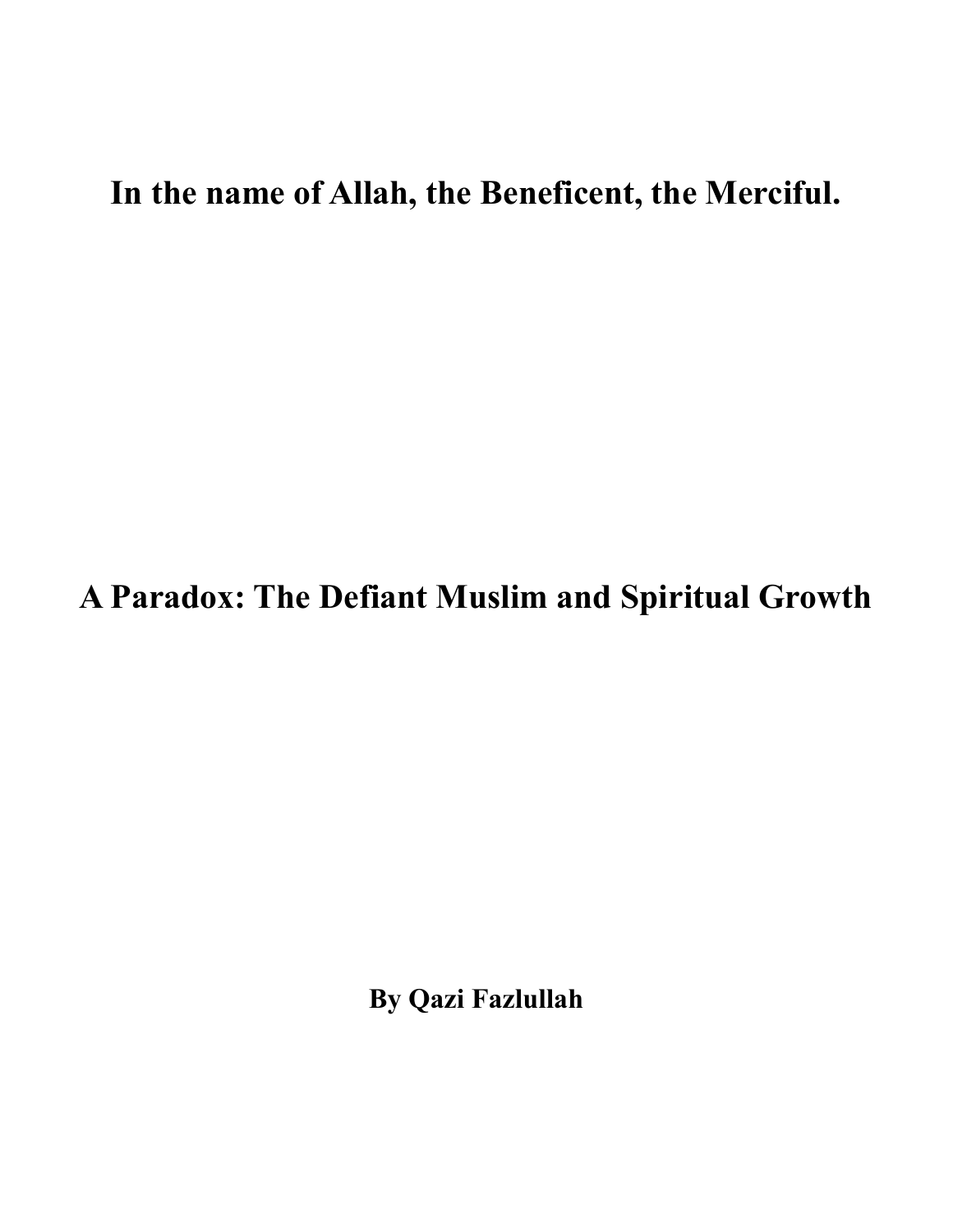In the battlefield of our consciousness rages the ultimate battle that we as humans must face. Conquest of the Nafs is our greatest victory in this finite existence. Yet many of us Muslims are weak and demoralized. We desire to attain closeness to Allah (SWT), yet we remain trapped in the clutches of our worldly desires. Our feeble efforts don't seem to provide us with the spiritual contentment that comes from attaining this closeness to Allah (SWT). Deep down inside our souls long for this closeness but we find ourselves unable to transcend this barrier. So we regulate ourselves to a ritualistic following of the tenants of our religion, never attaining the spiritual connection that provides us the much needed nourishment to our souls. How do we overcome this barrier? How do we attain spiritual growth? How can we purify our souls? How can we attain closeness to Allah (SWT)? The answers to these questions are simple, but the effort required is quite daunting. Most of us are subconsciously unwilling to make this effort. The greatest tragedy is that many of us yearning for closeness to Allah (SWT) will die, never having achieved it.

Most human beings have aspirations of material wealth, fame and recognition. They struggle incessantly their entire lives to realize these allusive dreams, and yet most people die never having their dreams fulfilled. There is little correlation between their efforts and the ultimate outcome because it is the Will of Allah (SWT) that determines the outcome. We all receive whatever is pre-ordained for us by Allah (SWT). However, when it comes to our aspirations for spiritual growth and our desire for closeness to Allah (SWT), the outcome is indeed heavily dependent upon efforts and when we fail, as many of us will undoubtedly fail in ever achieving this closeness,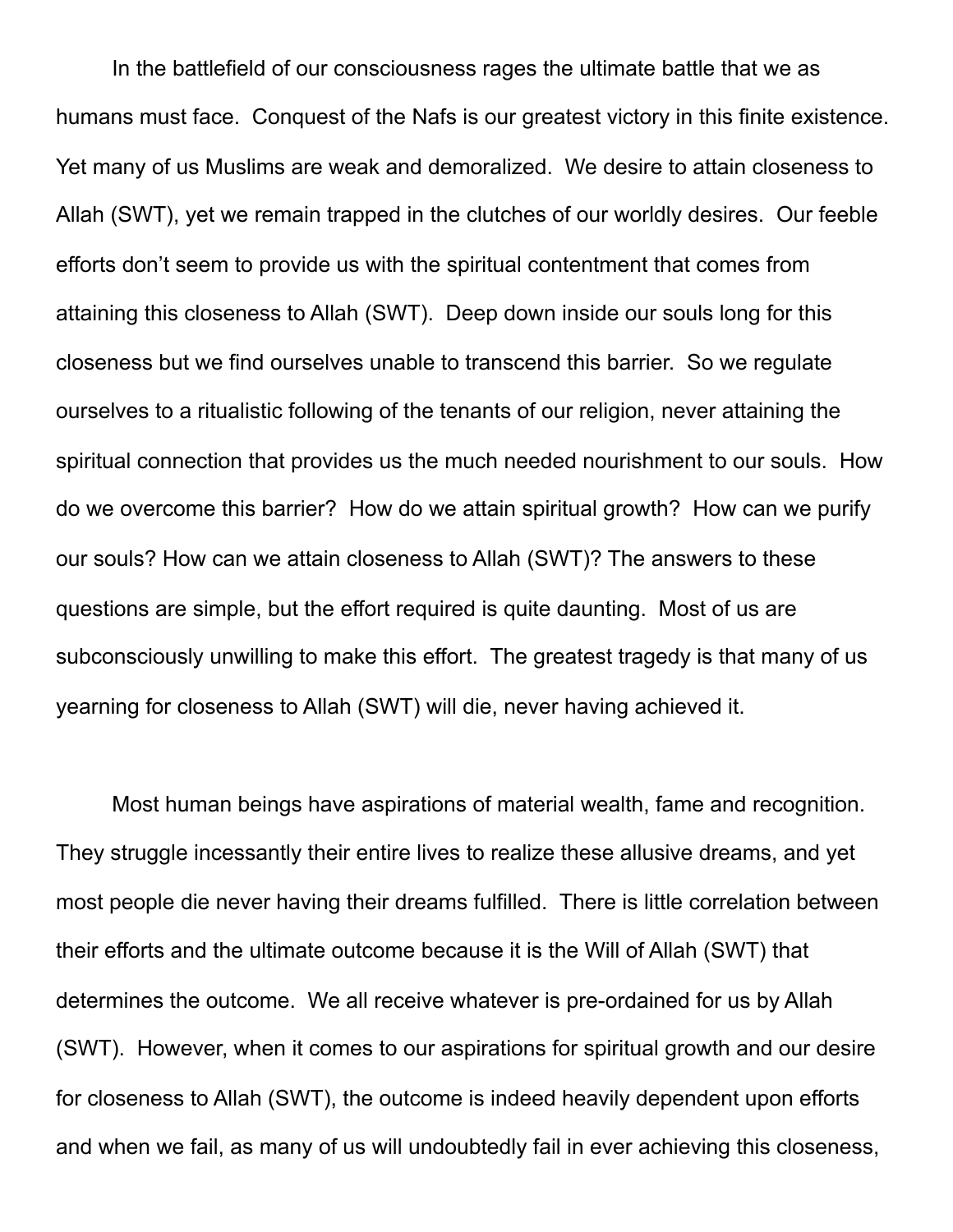we will have no one to blame but ourselves. Why do so many Muslims fail in this one all-important struggle? The answer is simple. It is because we are unwilling to submit ourselves to the Will of Allah (SWT). We are all too quick to compromise on the Commandments of Allah (SWT). Our priority is our material life where we are mesmerized by the glitter of this material existence. We cannot let go of our love for money, our egos, and our worldly pleasures. We are so consumed and distracted by life's little problems. Our intentions are dishonest, our efforts are half-hearted and our belief in the Promise of Allah (SWT) is pathetically weak. We compensate by looking for short-cuts; some quick "wazifa", a visit to a Pir Sahib, or an occasional high-profile charity to do the trick. Do we think we are going to fool Allah (SWT)? Attaining closeness to Allah (SWT) is the greatest gift and the ultimate accomplishment a human soul can ever achieve. There is no quick trick, or scam or shortcut that is going to get us there. It takes a lifetime of effort, a lifetime of sacrifice fortified by an unwavering belief, purity in intention and complete submission to the Will of Allah (SWT).

Many Muslims have a genuine desire to be closer to Allah (SWT). They admire the qualities, practices and habits of pious, mutaqi Muslims. What are some of these attributes of the muttaqeen Muslims that attain closeness to Allah (SWT)? First of all they have taqwah, the love of Allah (SWT) and His Prophet (SAS). Their lives are in accordance with the Commandments of Allah (SWT) and they embody the practices of His Beloved Prophet (SAS). They are the ones who have humility down to the core of their hearts. And the source of their humility is the firm knowledge that all events, circumstances are by the Order of Allah (SWT). They are patient in times of difficulty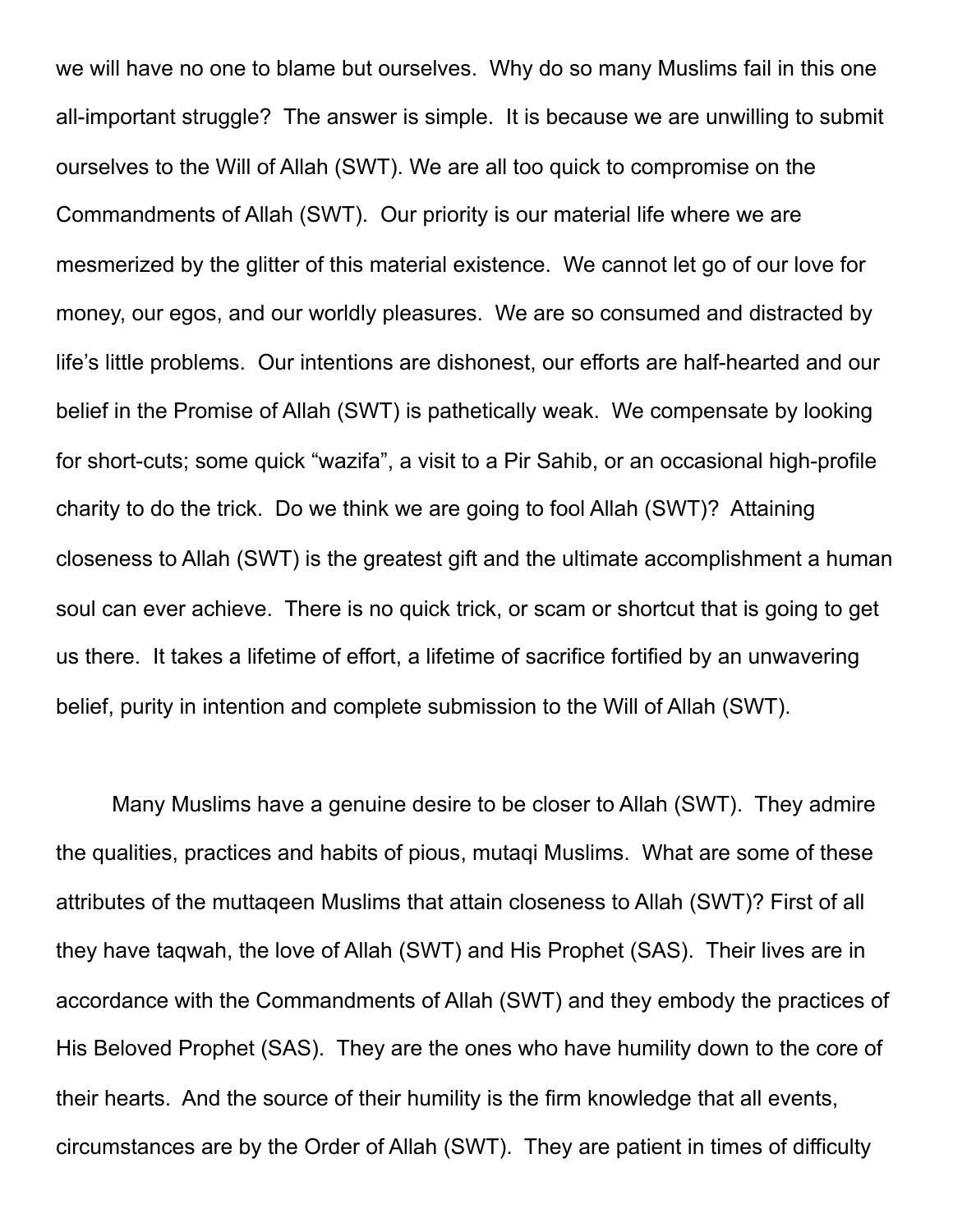and yet steadfast in their commitment to their Deen. Their every thought, dream, aspiration and action is solely to seek the pleasure of Allah (SWT). They struggle for the Deen of Allah (SWT) day and night with their life, money and time. Their every breath is spent in the Zikr of Allah(SWT). They emulate the Sunnah of Prophet Mohammed (SAS) in their actions, thoughts and all aspects of their daily lives. They pray the prayers of the Beloved Prophet (SAS). They spend their nights in Prayer, alone, in front of their Creator, begging for His Mercy, and they read the Kalam of Allah (SWT) incessantly. Their Salaat is always with Jama'at and their personality is kind and loving towards their Muslim brothers. Their honesty is legendary, beyond reproach and their generosity is infectious.

Wouldn't we all want to be like that? Of course deep down inside we all would, but we can't, or can we? The reason being that attaining this heightened level of spirituality and purification is a reward of Allah (SWT), for a lifetime of struggle and commitment. It is a status that is earned and we are certainly not worthy of it. Our souls are burdened with sin, our hearts are callous by remorseless violations of the Commandments of Allah (SWT). So it should come as no great surprise that we are unable to adapt the behavior of pious Muslims. We want to emulate the Sunnah of our Beloved Prophet (SAS) but we are unable to do so. Instead we go around with our clean-shaven faces, looking like non-Muslims, perhaps because we are not worthy of even resembling the Holy Prophet (SAS), even in appearance. We know we must offer our Salat with Jama'at, we even try to, but circumstances make it impossible for us because we do not deserve the reward that is reserved for those who do.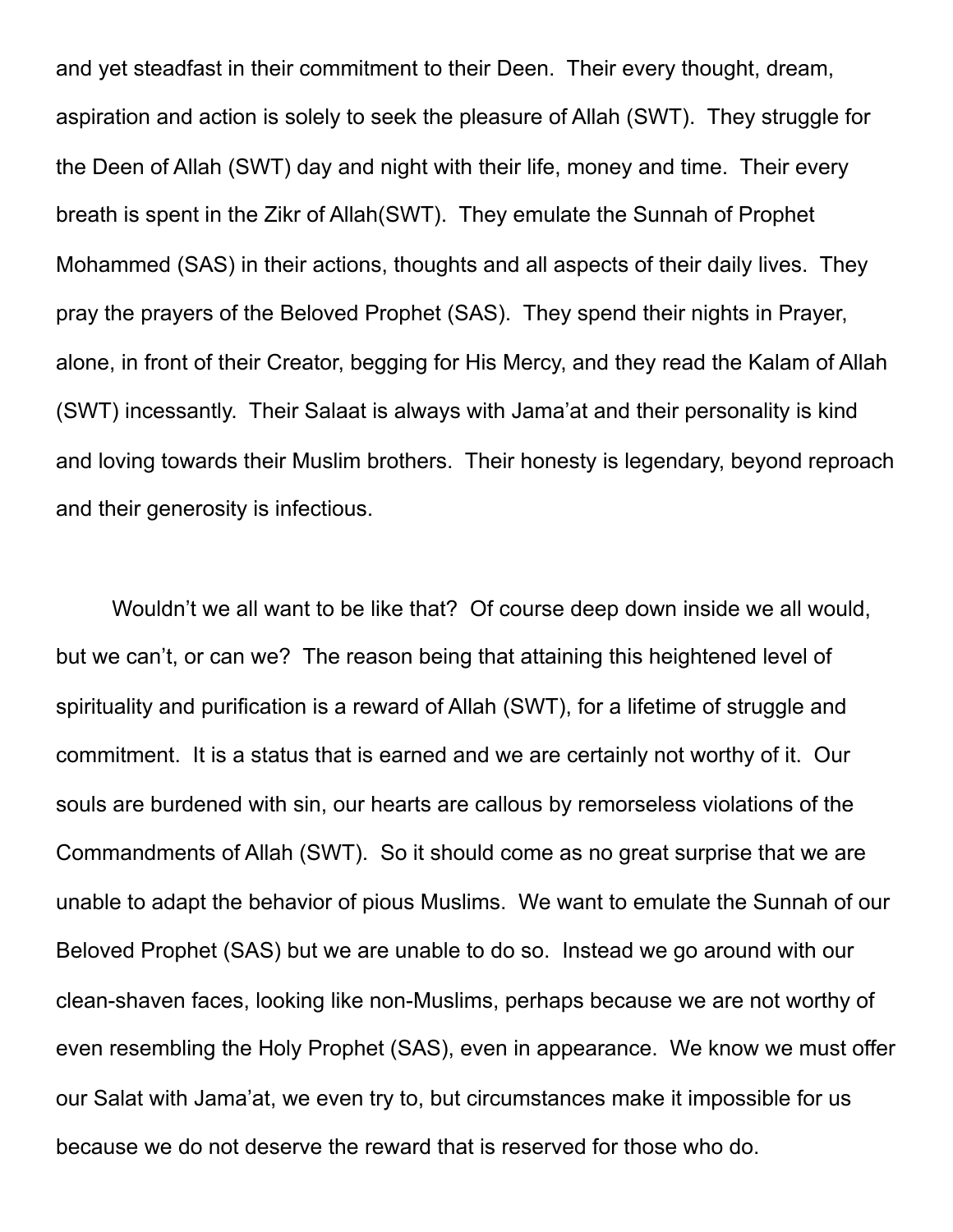It might prove to be worthwhile to examine the process of spiritual growth. Let us see if we the defiant Muslims can glean any insight as to how we can begin to make meaningful progress in terms of purifying our souls. Interestingly enough the process of spiritual growth and attaining closeness to Allah (SWT) is amazingly self-regulatory. It automatically weeds out the defiant Muslims like us. Those who violate the Direct Commandments of Allah (SWT) and those who ignore the Sunnah of His Beloved Prophet (SAS). There is no defiance that is little. Each defiance makes it harder and harder to achieve closeness to Allah (SWT). So we the defiant Muslims go about our daily lives in a state of denial. Spinning our wheel, but never getting anywhere. Wondering why it is so difficult for us to completely submit to the Will of Allah (SWT). Longing for the closeness to Allah (SWT) and the spiritual contentment that comes from it.

The process of achieving meaningful spiritual growth is also wonderfully complex and intertwined with a fascinating array of balancing parameters and characteristics. Some obvious and quantifiable and others that are very subtle and elusive. One needs purity of heart, body and mind. Honest and pure intentions. One needs to develop qualities of determination, resolve, strength of purpose and courage. One needs to be patient and humble. One must possess an infallible faith in Allah (SWT) and wholeheartedly submit to the Will of Allah (SWT) with humility that permeates down to the core of one's being. Love of Allah (SWT) must permeate throughout ones heart and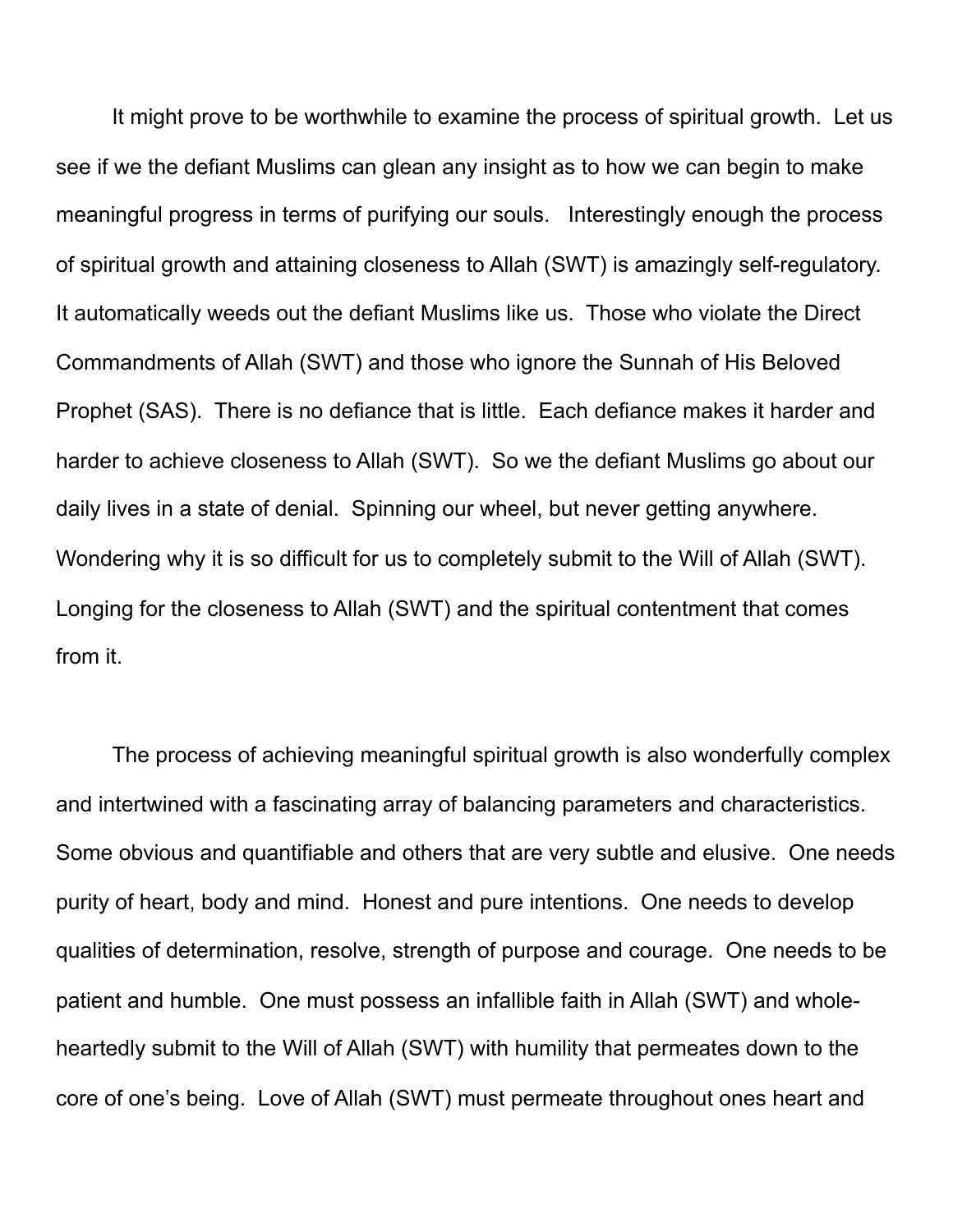soul. The Love of Prophet Mohammed (SAS) must be more than one's own family or even themselves. Out of love for the Prophet (SAS) one then emulates his Sunnah.

The first step in the process of attaining spiritual growth is to purify one's soul. There is one important aspect that we must understand. Our souls are a reflection of our Aamal and our beliefs. Many of us have burdened their souls with countless sins. We violate the direct Commandments of Allah (SWT) with impunity and little remorse. Even our better deeds are corrupted with impure intentions. Many a times we desire fame, or recognition even for what little good that we might do. Sometimes we instinctively do good deeds, but without the singular purpose of seeking the pleasure of Allah (SWT). It just becomes an afterthought. Our Ibaadah become more of a ritual rather than a supplication to Allah (SWT). Hence if one is serious about attaining closeness to Allah (SWT) then they must first seek true forgiveness from Allah (SWT) for their past wrongs. And in order to gain forgiveness one needs "Taubat-un-Nassuh" whereby one must undo the wrongs committed unto others and seek their forgiveness as well as the forgiveness of Allah (SWT). As a necessary part of true repentance one must make a commitment to never repeat these kinds of sins again. One must make a resolve to never deliberately violate the direct Commandments of Allah (SWT). Where we find ourselves weak and unable to follow the Commandments of Allah (SWT), instead of trying to justify ourselves, we should constantly ask Allah (SWT) for forgiveness and help for the courage and patience required to extricate ourselves from those circumstances. For example many of us lack the taqwah to stop dealing in interest; albeit mortgage or bonds. Similarly many Muslim women find it extremely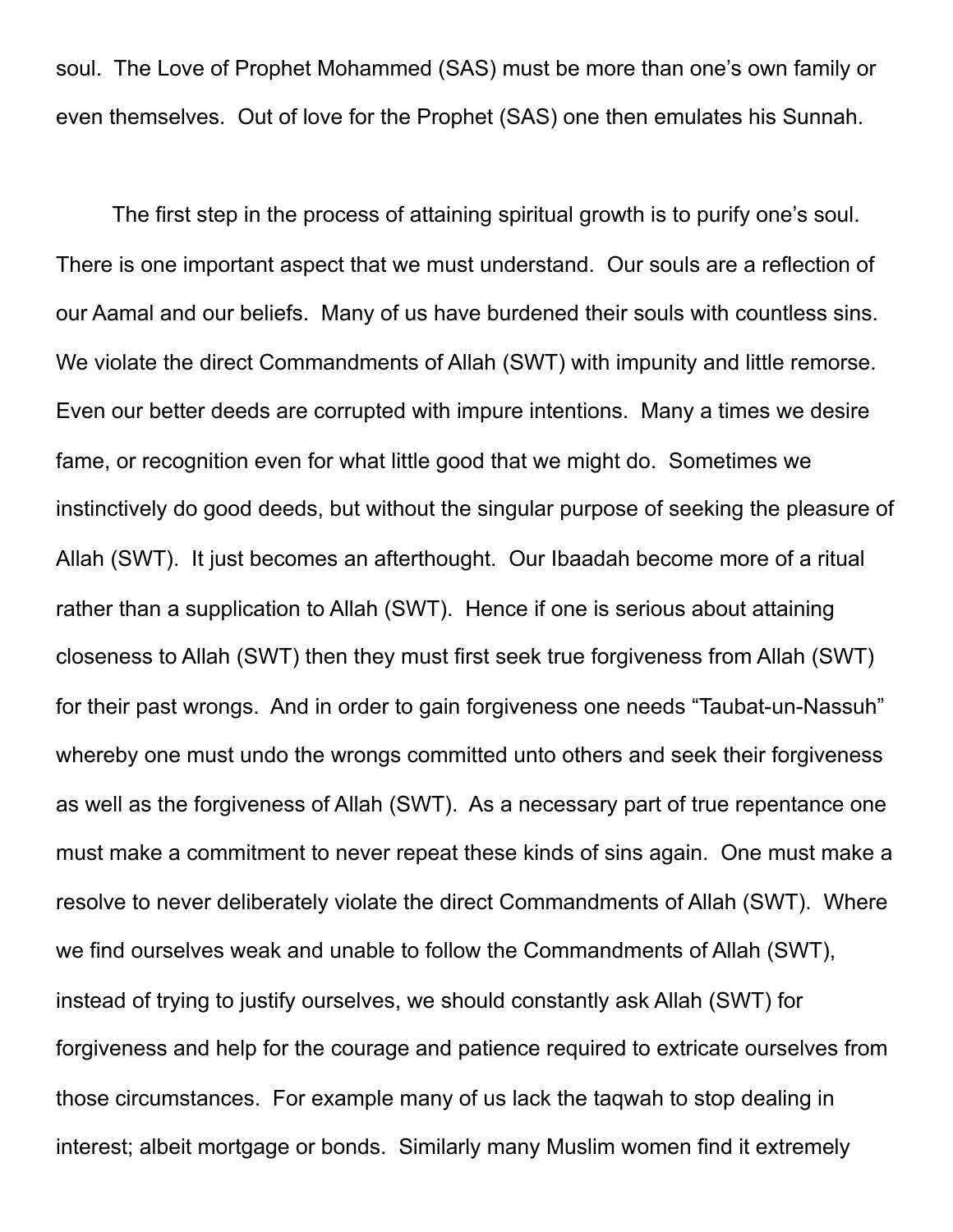difficult to follow Allah (SWT)'s Commandments of Hijab. No amount of justification on our part of our continual flagrant violations can remove these stains from our souls, and these stains will remain an impediment to our spiritual growth. As one purifies their soul, their Ibadah becomes more fulfilling, more intense and more spiritually satisfying. Salat with Jama'at becomes effortless, daily recitation of the Quran becomes easier and one's comprehension improves. As we grow closer to Allah (SWT) we find ourselves waking up at night and it is this night time prayer that brings us closest to Allah (SWT). The basis of spiritual growth is to instill Taqwah. One must develop a profound sense of God-consciousness and the Fear of Allah (SWT). When every thought that crosses ones mind is tempered with the Will of Allah (SWT), and every action is motivated solely to seek the pleasure of Allah (SWT), and when one has the affirmed belief that every passing moment brings us closer to the day of accountability in front of Allah (SWT). The day that we would be accountable and answerable for the very minutest of our deeds. Perhaps the most important aspect of developing God-Consciousness is recognizing the Greatness of Allah (SWT). Many of us say Allahu Akbar as many as 265 times a day during our daily Salat, but with little regard to the depth of this Kalima. We modern day Muslims tend to take Allah (SWT) for granted. Reflecting upon the Greatness of Allah (SWT) brings humility to oneself. The more knowledge one has the broader ones outlook in terms of science and technology, the better appreciation one develops for the Greatness of Allah (SWT). The Creation of Allah (SWT) spans the infinite vastness of the invisible and the visible universe. The dimensions of space and time in the physical world and the infinite dimensions of the spiritual world. The countless trillions of stars, black holes, Super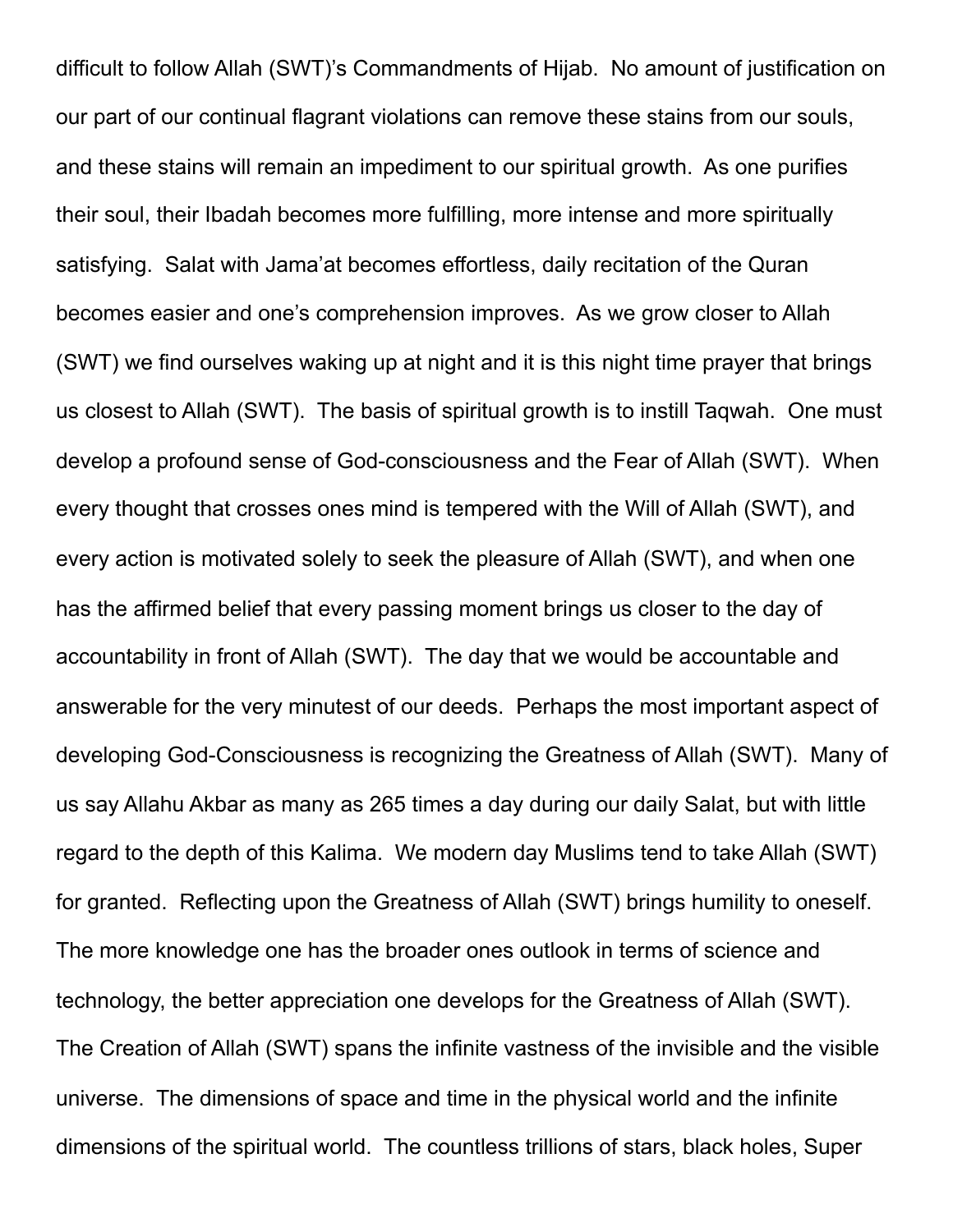Nova and heavenly bodies, some of which man has inkling about and the vast majority of which remain undiscovered, and may always remain beyond the approach of the human mind. And then we look inward and we see an entire universe inside each and every atom and sub-atomic particle with a vastness and complexity that rivals that of the external universe. And in all of Allah (SWT)'s Creations we see a perfect balance, a harmony, artistry and a beauty that leaves us breathless. And when we look at our own bodies we find a creation of mind-boggling complexity, our genetic make-up remains a baffling mystery to scientists. And Allah (SWT) in His infinite mercy has bestowed upon us countless favors that we cannot begin to comprehend. Allah (SWT) is the one who controls the spinning orbit of each and every electron in every single atom in our bodies. He is the one that provides nourishment to each and every living cell; maintaining a healthy balance that lets us breathe in fresh oxygen, take in nourishment from the foods we eat, meanwhile excreting toxins. On our own we do not even possess the power to defend ourselves against a single organism that can wreak havoc on our bodies. And yet we give little thanks to our Creator. And little we fear defying the Master of the Universe. And yet is it not so ironic that we are in awe of the Doctor who can write us a prescription or the lawyer who can prepare a legal brief. Yet we forget that all power in this Universe belongs to Allah (SWT) without whose Knowledge and Command not a single leaf can fall to the ground, or without His order we would not be able to take a second breath on our own. Our egos tell us to put faith in ourselves and our efforts, and in our bosses and the Government, but we do not realize that Allah (SWT) is the true source of all Power. There is no existence other than what is granted by Allah (SWT) and nothing will last except the Entity of Allah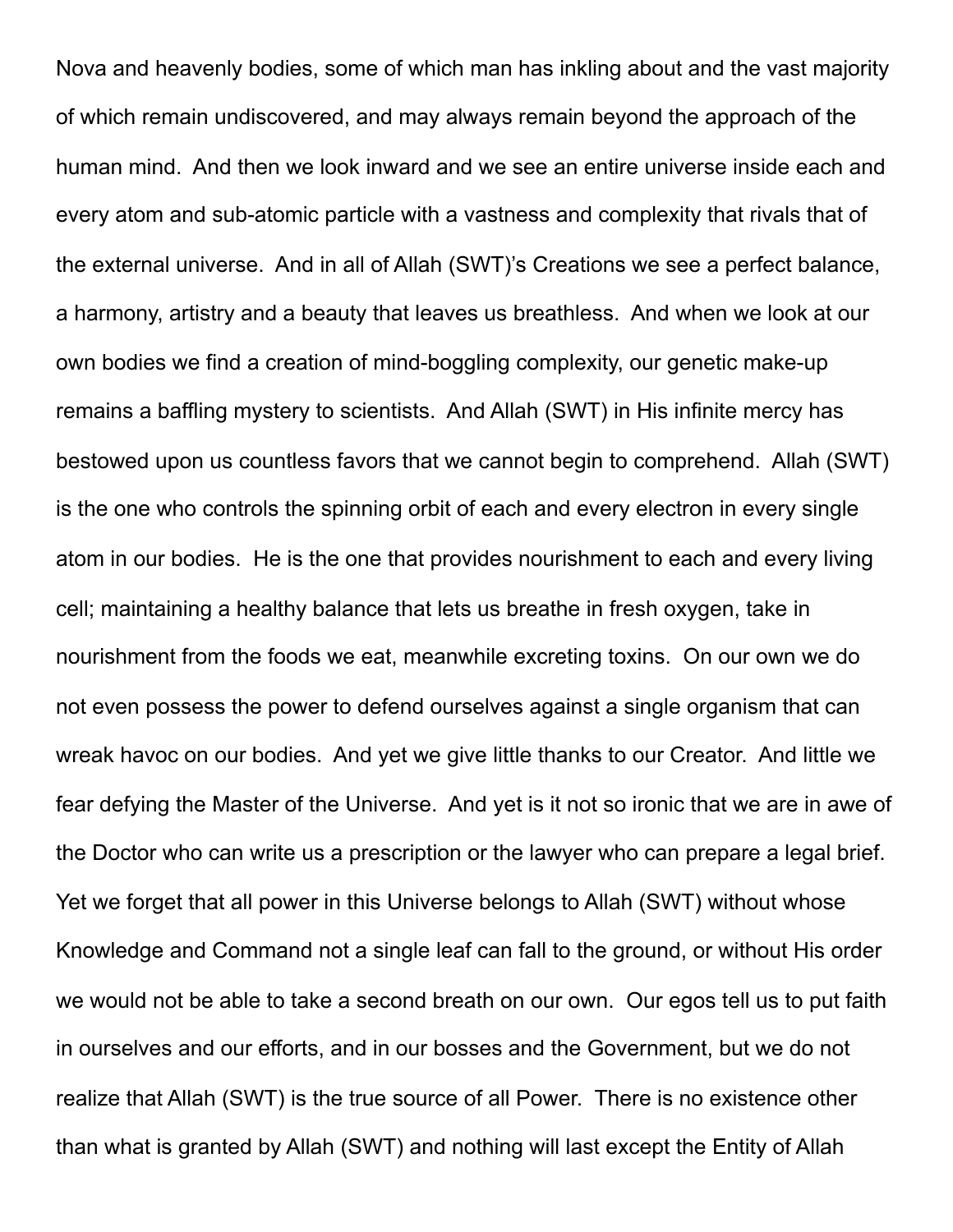(SWT). And once the Greatness of Allah (SWT) sinks into our hearts we can begin to feel Taqwah, and with Taqwah comes humility. The mark of a true believer is a profound sense of humility. The kind of humility that pervades the core of our very being. And in conjunction with this humility one must develop a firm belief in the insignificance of our worldly life, and all material things. Whoever can successfully conquer these two elements is indeed at a much higher plane. But unfortunately it is easy to talk about developing humility, but our egos always win as they are gigantic and they keep our humility in reign. It is easy to talk about having little interest in material things but our love for money and wealth consumes us and we are helpless to break this grip. The above mentioned attributes are imperative to begin the process of attaining closeness to Allah (SWT), however there is one key element that many of us modern day Muslims ignore and that is the significance of following the Sunnah of the Holy Prophet (SAS). It is ironic that on one hand we desire to be close to Allah (SWT) and on the other hand we refuse to emulate the one Ultimate Human Being, who is at the pinnacle of closeness to Allah (SWT). We refuse to emulate His behavior, His habits, His ways and His Sunnah. We forget the fact that what make us Muslims is being the followers of Prophet Mohammed (SAS), and yet we ignore His teachings. Instead we allow our egos to tell us that we are modern men, and we do not really have to live like a person from the  $6<sup>th</sup>$  century. We listen to our egos that tell us that we are intelligent and educated and we can figure out our own path, set our own terms, and chart our own course to Allah (SWT), but our egos lead us straight into this vicious trap, and this is exactly the reason why humility is so important. Our disregard of the Sunnah of Prophet Mohammed (SAS) is not just in issues that we may consider being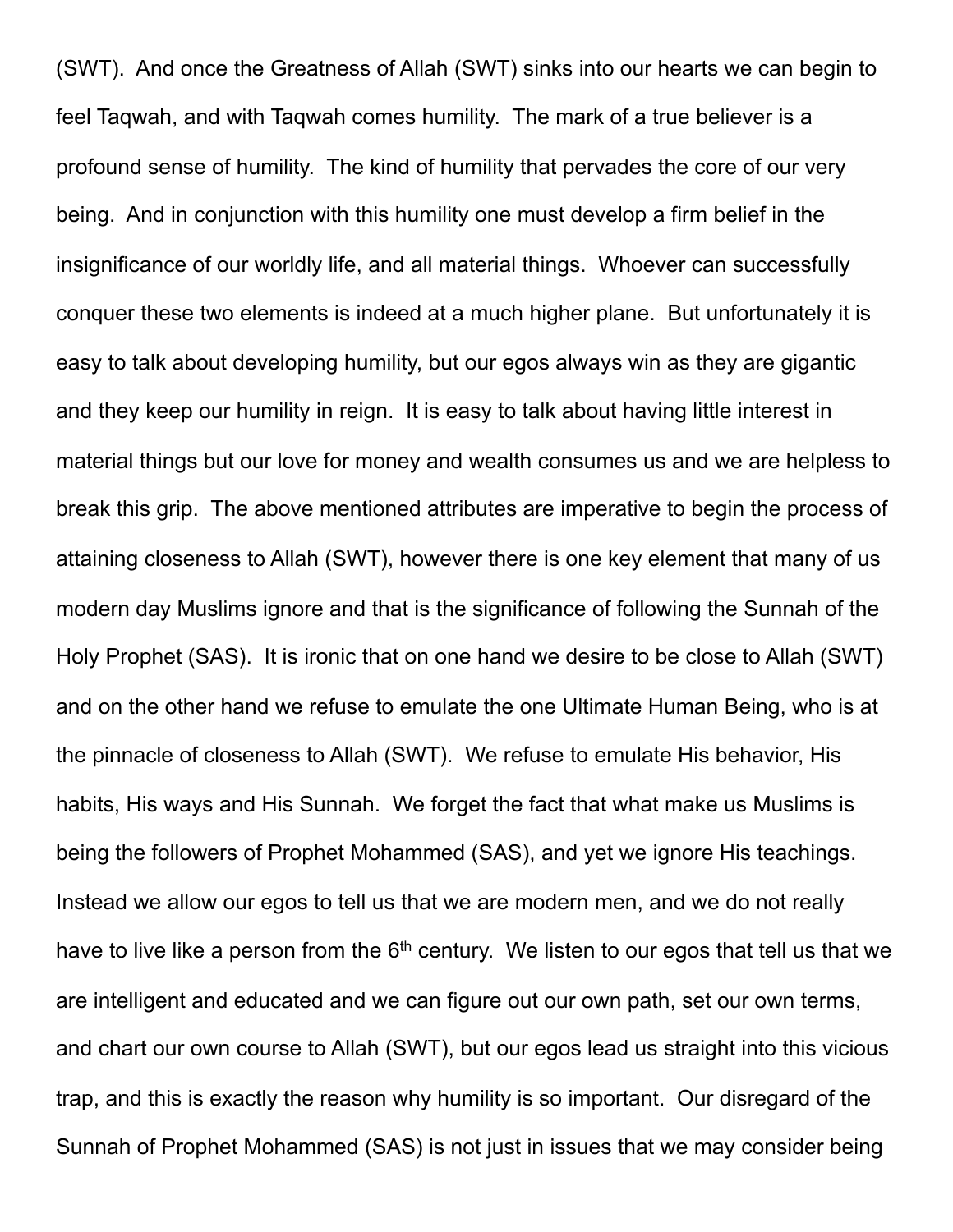obscure or irrelevant, but our defiance of His Sunnah is the most obvious and easily adaptable things. For example most of us do not cover our heads during Salat, when in fact the Prophet Mohammed (SAS) never offered His Salat with His head uncovered. Every morning we commit an act of defiance by shaving our faces, because for us resembling the appearance of Rasoolullah (SAS) means nothing to us. When we defy Prophet Mohammed (SAS) we defy Allah (SWT). When we defy the Sunnah of the Rasoolullah (SAS) we ruin our chances of attaining closeness to Allah (SWT). When we defy the Sunnah of Prophet Mohammed (SAS) in little things it makes it a lot easier to defy the Sunnah in bigger things. Hence if we have an ounce of sincerity in our desire to attain closeness to Allah (SWT) it is incumbent upon us to try to follow each and every Sunnah of our beloved Prophet (SAS). And we should try to memorize as many of the special Dua's and Prayers that Prophet Mohammed (SAS) used for His daily activities. For example at the time of waking up in the morning, or prior to going to sleep at night, before beginning an activity, before and after a meal, while entering or existing the home or Masjid etc. There are hundreds of such prayers and supplications used by our Beloved Prophet (SAS), and they have a tremendous cumulative healing effect on the soul. So next time when we pick up that razor to shave in the morning, this gesture alone can tell us volumes about our Iman. It is a symbolic act of defiance. We are defying the Sunnah of the Prophet Mohammed (SAS), which means we are defying Allah (SWT). We are choosing to alter our appearance so we do not resemble a Muslim, which can only mean that we are embarrassed to be a Muslim or perhaps subconsciously we wish that we were not Muslim. Perhaps we kid ourselves into thinking we have an Uzr or an excuse. Perhaps we feel that our boss or management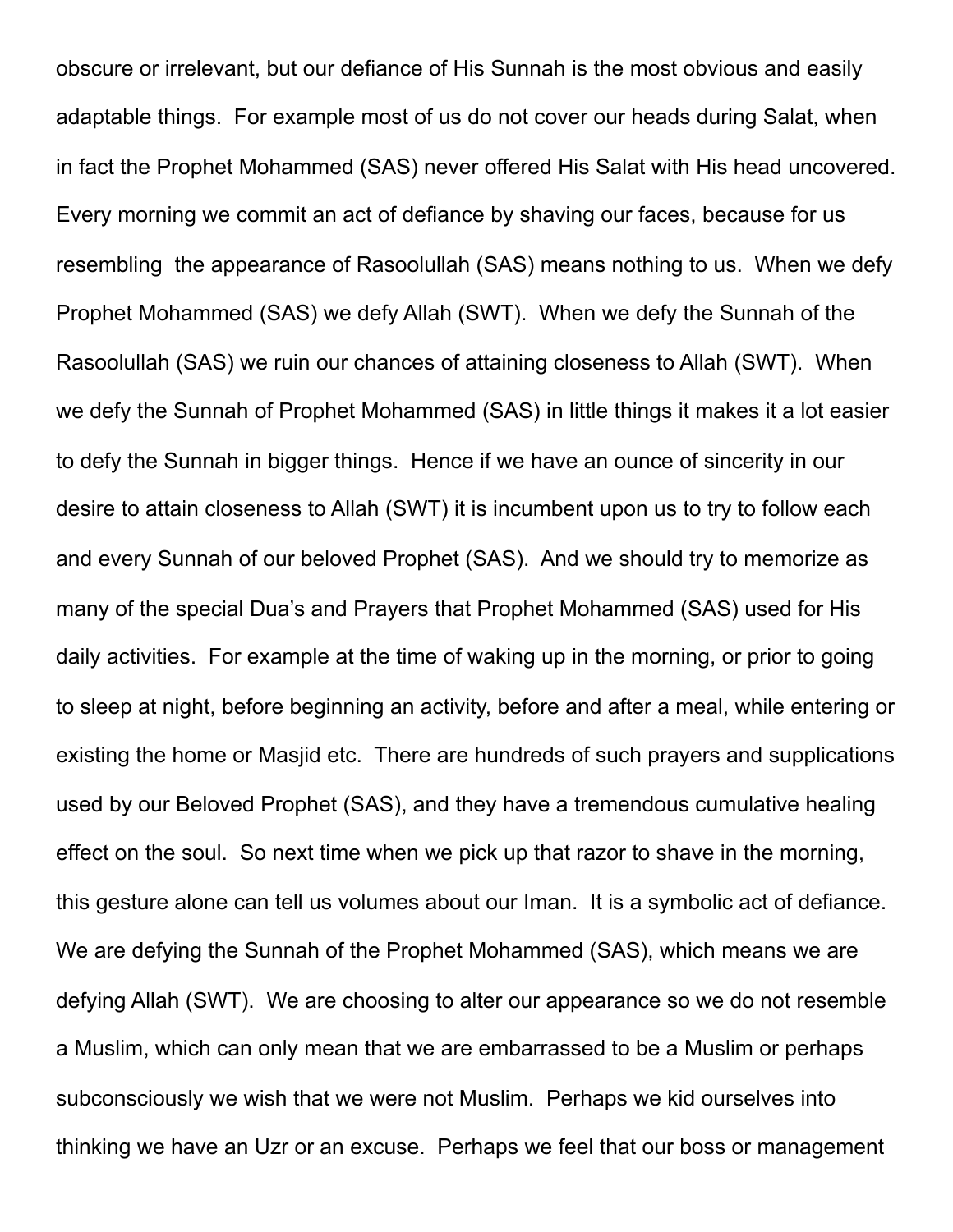would comment on our beard, so we fear for our jobs. So does this imply that our fear of losing our job or the fear of our boss is more important to us than our Deen. And by thinking that we can immediately see what little faith we have in Allah (SWT) as our provider. So are we not treading the waters of shirk? Maybe we have other reasons why we so meticulously choose to remove all outward traces of being Muslim from our faces every morning. Perhaps we detest the "mulla-type" look and prefer to look like non-believers. Or perhaps we shave because our wives would object to our appearance with a beard. So now does this mean that appeasing our wives is more important to us than following the Sunnah of our Prophet (SAS)? Or is it that we prefer the look of non-believers rather than that of pious, muttaqeen Muslims. The focus on shaving is just symbolic. It is just as applicable to rejection of Hijab by Muslim women. These simple examples illustrates how each and every seemingly minor defiance of the Sunnah of the Prophet Mohammed (SAS) and as in the latter case, the direct Commandments of Allah (SWT) can give us valuable insight about the state of our Iman. They are symbolic of the callousness of our hearts and the depravity of our souls. Anyway we look at it we can break down each and every one of our seemingly trivial defiance's and out emerges from it a vivid picture of our spiritual bankruptcy. No wonder we Muslims, individually as well collectively are spiritually and morally bankrupt. We are a downtrodden people, helpless, ineffective, weak and defenseless. And we will remain so until we each take individual responsibility for changing ourselves. We have to let go of this hypocrisy and submit to the Will of Allah (SWT), completely, unequivocally and without exceptions. And all our hoopla about Islam is just lip service. Who are we trying to fool? We go around building Masaajids,